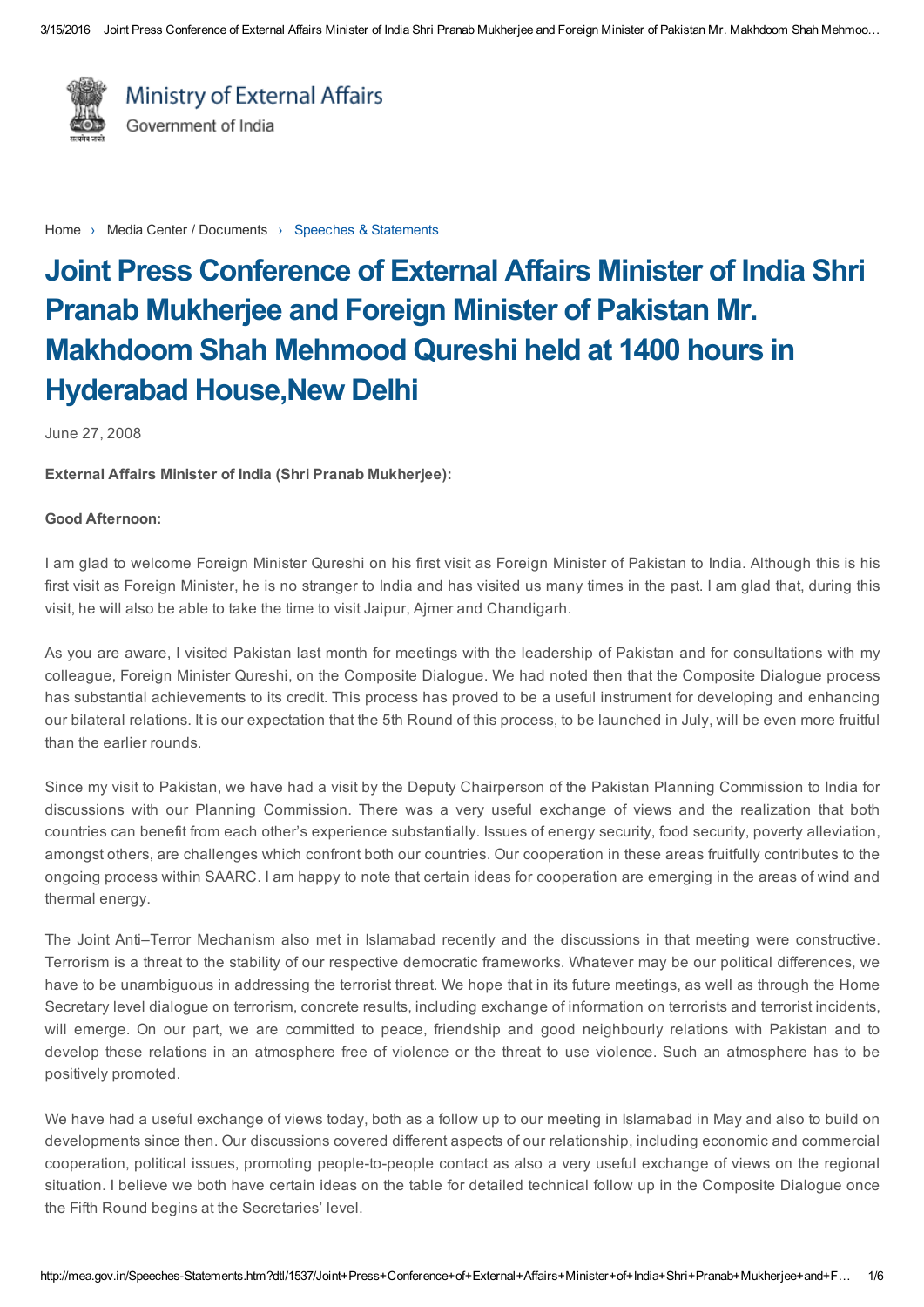#### 3/15/2016 Joint Press Conference of External Affairs Minister of India Shri Pranab Mukherjee and Foreign Minister of Pakistan Mr. Makhdoom Shah Mehmoo…

The resurgence of democracy and popular participation in Pakistan is a positive factor for our bilateral relationship and indeed for our whole region. The scope for cooperation is immense and covers all fields. We need to deepen the levels of our cooperation in the economic and commercial fields. What has been achieved is significant, but represents no more than a small fraction of our potential. We hope that in the Fifth Round of the Composite Dialogue, concrete achievements will continue and pave the way for a qualitative transformation of our bilateral relations.

I will now read the agreed outcomes of our meeting after which, I will invite the Foreign Minister of Pakistan to make his remarks:

## AGREED OUTCOMES

1. The Vth Round of the Composite Dialogue would be launched on 21-22 July 2008 with discussions on:

Peace and security including CBMs.

Jammu and Kashmir

The Foreign Secretary of Pakistan will visit New Delhi for this meeting.

- 2. The Technical Working Group on cross LoC Confidence Building Measures will meet in Islamabad on 10 July, 2008 to concretize decisions regarding bus services, trade and truck services across the LoC announced in May, 2008.
- 3. The Technical Working Groups of the India Pakistan Joint Economic Commission complete their meetings such that the Joint Commission could meet by the end of the year.
- 4. The respective Deputy Chairs of the Indian and Pakistan Planning Commission had felt that an institutional mechanism for regular dialogue and exchange of views between them would be useful. The modalities and framework can be evolved through mutual consultations.
- 5. We also noted the detailed discussions which took place on issues such as wind and thermal power and power supply arrangements and issues. The mutually beneficial cooperation in Rapid Mass Transport Systems – in particular the Metro – was also noted. We hope that these discussions will be followed up by concrete proposals for bilateral cooperation.
- 6. After completing their visit to jails in Pakistan, the India Pakistan Judicial Committee on Prisoners will now visit jails in India in the month of July to make further recommendations with regard to issues concerning prisoners and fishermen in custody. We agreed that the work of the Judicial Committee has proved to be an effective way to proceed with the issues arising from prisoners and fishermen in custody and hope that the implementation of the recommendations of the Committee would speedily address the humanitarian aspects of this issue.
- 7. We noted that the Railway authorities had agreed to increase interchange of rakes to five daily from current levels of two daily. The proposal of opening the Kokhraphar – Munabao route in freight was also discussed and will be examined.
- 8. We noted that the third meeting of the Anti-Terrorism Mechanism was held in Islamabad on 24th June. We decided that the meetings would henceforth be held regularly.

I am very glad once again to welcome the Foreign Minister of Pakistan and his distinguished delegation to India. I look forward to our continued engagement and interaction.

## Thank you

Foreign Minister of Pakistan (Mr. Makhdoom Shah Mehmood Qureshi): Thank you, Mr. Mukherjee. Let me begin by thanking the Minister for External Affairs for the warm welcome and hospitality that I and my delegation have received.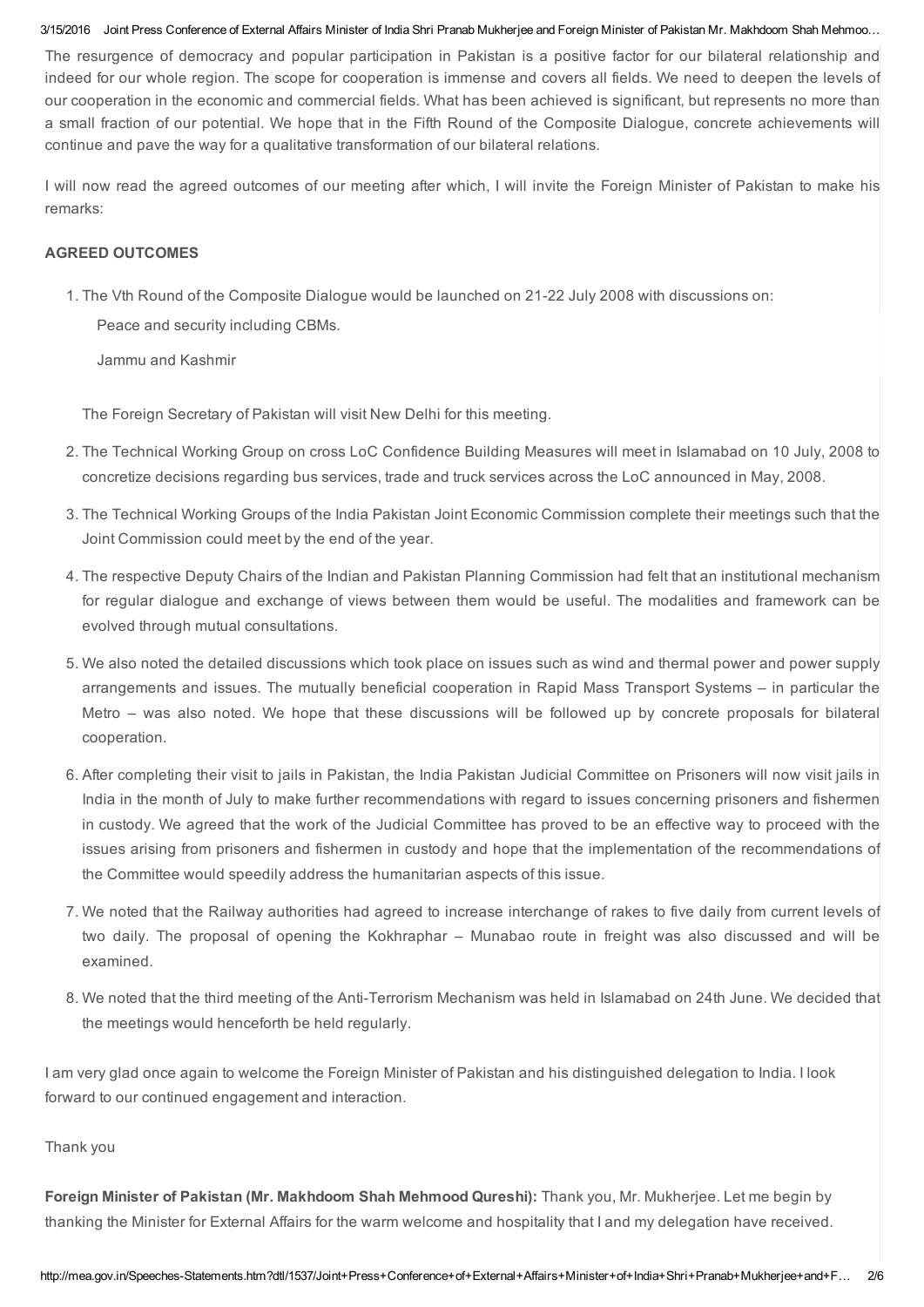#### 3/15/2016 Joint Press Conference of External Affairs Minister of India Shri Pranab Mukherjee and Foreign Minister of Pakistan Mr. Makhdoom Shah Mehmoo…

I want to emphasize that the talks that took place between us were cordial and friendly and they were in continuation of the talks that we held in Islamabad. I am of the view that such interaction at this level will advance our relationship and will promote shared interest between the two countries.

We discussed a host of issues – bilateral issues. Obviously, as the Minister for External Affairs has said, the Foreign Secretaries will be meeting on the 21st and 22nd of July, that is very very soon. They will be discussing a number of issues. In Jammu and Kashmir, peace and security are issues that will be focused on in those talks. But we also, in our talks, exchanged the significance and importance of ceasefire on the Line of Control and the International Border. And we are both of the view that that has by and large been upheld by both sides, respected by both sides; and it is in our mutual interest to maintain that.

While acknowledging the progress that we have made in the four rounds of talks, I urged the Minister for External Affairs to give serious thought to outstanding disputes that need our consideration. I have come to India with a very positive agenda, with a very positive frame of mind; and I have come representing a democratically elected government; I have come representing a coalition of political parties that feels that a positive movement towards peace and stability and normalization is in our mutual interest. We both stand to gain if our bilateral relations improve on the political as well as the economic front.

As Foreign Minister has said, for the Fifth Round the dates have been announced. And I also want to share with you that the commitments made by the Government of Pakistan on the 21st of May in Islamabad have been honoured. We had said that the Joint Anti-Terrorism Mechanism Committee meeting will take place and it did take place on the 24th of June. And in our discussions we have concluded that a regular exchange will be mutually beneficial. We had agreed upon that the meeting of the Working Groups on Cross LoC CBMs is to take place and it will take place. Pakistan will host this on the 8th of July.

As I said earlier on, I have come with a very realistic agenda. I personally feel that people on both sides want movement. They want progress; they want peace; they want stability; because they realize that South Asia is lagging behind. South Asia is lagging behind because both of us have not been able to fully concentrate on our social sectors, on developing our infrastructures to the extent that we could have. This region has a huge potential and we should optimally utilize that potential. And we can only do so if there is stability and there is peace.

I am of the view that the areas that we can very quickly move on, which will have a very positive impact on South Asia and the whole environment, are four in nature, and I discussed them in my talks with the Minister for External Affairs. I personally feel resolution of Sir Creek is doable. I am of the view that Siachen issue can be resolved. I am of the view that liberalization of visas is to our mutual advantage and will promote people-to-people contact. And the experience that we have had in people-to-people contact is that people when they visited each other have come back with fond memories and have developed friendships, and want to come back again and want to go back to each other's countries.

The fourth area I think is economic cooperation and trade. We have recognized the fact that there has been movement, there has been considerable progress, but we are nowhere near the vast potential that exists between the two countries.

We also discussed how to revitalize SAARC as a forum for regional cooperation and mutual benefit, and I have suggested that in the Summit that will take place in Colombo we will put forth certain ideas on a number of focused areas.

I also urged and laid emphasis on a decision, for a quick decision on the IPI gas pipeline which I feel is to our mutual benefit. Both sides stand to gain and this pipeline can be a pipeline of peace and a new bond.

On the issue of prisoners, I did bring to the notice of the Minister for External Affairs certain mishandling and unfortunately the coverage that was reported in the press. It is a humanitarian issue. We have agreed to a mechanism and the recommendations of the Judicial Committee on Prisoners and the Consular Access Agreement that we have signed in Islamabad should be followed in letter and spirit.

In conclusion, what I want to say is that the political environment to make the peace process result-oriented is right on both sides. And as I said earlier on, I am of the view that the people on both sides are ahead of the Governments. The Governments have to show the political will and they have to give leadership to this process which is to our mutual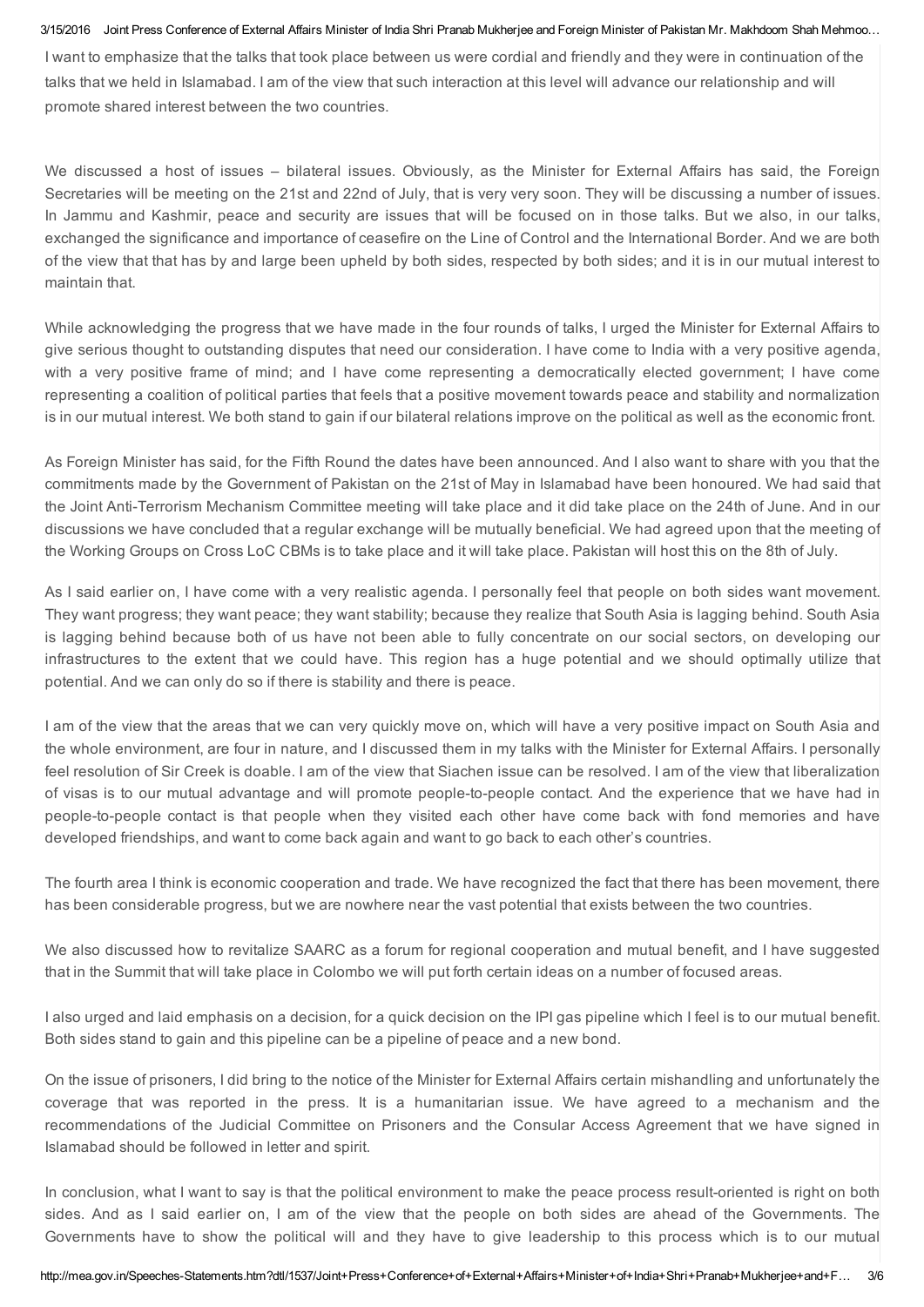3/15/2016 Joint Press Conference of External Affairs Minister of India Shri Pranab Mukherjee and Foreign Minister of Pakistan Mr. Makhdoom Shah Mehmoo… advantage.

I feel this is a unique opportunity because all the major political players, whether on this side of the border or that side of the border, are supportive of this movement. Whether it is the Congress-led coalition in Delhi or it is the PPP-led coalition in Pakistan, major players whether it is the BJP, the Opposition here, or major opposition parties in Pakistan, there is a virtual consensus on movement and normalization. We must ceize this opportunity, we have the right environment. And we must not miss this opportunity. It will be a great loss, if we fail and miss this opportunity.

I think a positive movement will give confidence and revitalize the faith of the people in the process. We are political parties; we are political leaders; and we have to carry our people along. And I think the people will support this positive movement.

I once again expressed our very keen desire that Prime Minister Manmohan Singh visits Pakistan. His visit is long overdue. We are looking forward to his visit to Islamabad. And we feel that that visit could be positive and add a new chapter in our relations.

Thank you.

Question (Mr. Khalid Ahmed, Express TV, Pakistan): My question is addressed to Mr. Mukherjee.

What is the future of the IPI gas pipeline? Will India be committed to this project?

External Affairs Minister of India: We have discussed Iran-Pakistan-India gas pipeline during my visit and during this visit. We are hopeful that it would be possible to resolve this issue both on technical, commercial and all other aspects so that it contributes substantially to resolve the problem arising out of the high energy prices all over the world and also to resolve to some extent the energy crisis which many countries including ours are facing.

Foreign Minister of Pakistan: May I add to that? I am of the view, and I discussed it with the Minister for External Affairs, that the energy prices have gone berserk and both countries are suffering on account of that. You know, the subsidies both countries are providing on petroleum products are immense and really are contributing to our fiscal problems. This is a project that can help us mitigate our problems vis-à-vis energy shortages. Pakistan's requirements are growing at seven per cent per annum and so are India's. Indian economy is growing at a rapid pace. We need energy and this is a project which is a doable project. It so happens that I am holding the portfolio of Petroleum and Natural Resources as well, and later in the day I will be meeting the Minister for Petroleum Mr. Murli Deora and I will discuss in detail this project. Pakistan is keen to move ahead and I would want to seek his input whether India is ready to fully engage with us or would they like to spend some more time thinking about it.

Question (Mr. Srinjoy Choudhuri, Times TV, India): Question for the Foreign Minister of Pakistan. Sir, you have spoken about the abolition of the death penalty. Where does that leave Sarabjit Singh? Is the Government of Pakistan actively considering commuting the sentence?

And question for External Affairs Minister. Sir, the Government of India has spoken about being determined to go to Vienna and signing the Safeguards Agreement. Can you give us a timeline? Also, is the Government talking with the Samajwadi Party?

Foreign Minister of Pakistan: My answer is a very brief one. Yes, Sarabjit Singh's case is under consideration.

External Affairs Minister of India: You are aware that we are currently engaged in resolving these issues and I do hope through the discussions of all the parties concerned it will be possible to arrive at an acceptable solution. Of course, I am aware about the constraints of time. But at the same time we shall have to keep in view the concerns expressed from different sections are to be addressed adequately.

Question (Geo TV, Pakistan): My question is addressed to Pranab Mukherjee. Prime Minister of India Manmohan Singh is visiting Pakistan, as we understand from media and Minister Qureshi already talked about the visit, do you think that the resolution of such kind of less complicated issues like Siachen and Sir Creek will be possible before his visit and during his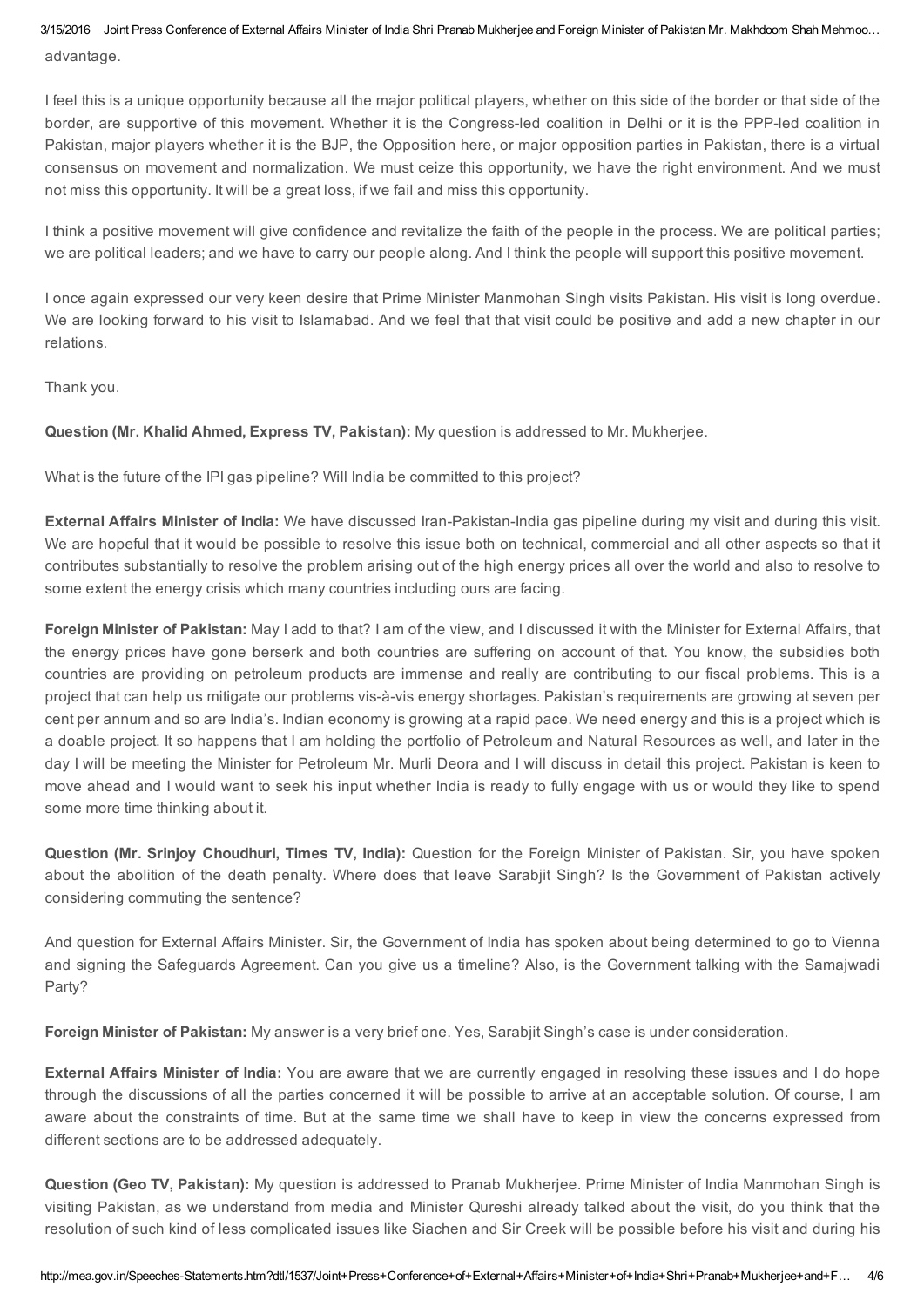3/15/2016 Joint Press Conference of External Affairs Minister of India Shri Pranab Mukherjee and Foreign Minister of Pakistan Mr. Makhdoom Shah Mehmoo…

visit to Pakistan? Is there any possibility?

External Affairs Minister of India: Prime Minister has accepted the invitation from Pakistan and he has agreed to visit Pakistan. We are working out on the date of his visit as per mutual convenience. I do hope shortly we will be able to finalize the date.

Question (Ranjit Kumar, Navbharat Times, India): My question is addressed to the Foreign Minister of Pakistan. It is related to the Siachen issue which has just been asked. You said that the Siachen issue can be resolved. I want to know as to why it has still not been possible to resolve. What are the areas of difference between the two countries?

Foreign Minister of Pakistan: Well, it is certainly not going to be resolved in front of the press in Delhi right now. But I think, as I said earlier on, we were close to a resolution. I think it is a resolvable issue. It is a doable question. I think both sides stand to gain if this issue is resolved. There is a huge financial and human loss being incurred on both sides. There are environmental issues that need to be considered. But there is a forum to discuss that and this is not the forum.

Question (Pak Media): My question is about the CBMs across the LoC. Do you think that during your discussion today, both in the delegation-level talks and your one-to-one meeting, some new initiatives were discussed? What about the implementation of those which have been pending for two-three years?

External Affairs Minister of India: Yes, confidence-building measures on the cross-LoC issues are being considered and we have taken certain steps. As you are fully aware, certain positive and concrete steps have been taken to ease the problem, particularly to facilitate the people-to-people contacts across the LoC. We have peace and tranquility on the border all along the LoC since November, 2003. Of course, in the recent weeks there have been some aberrations. But we do hope it would be possible for us as both countries are trying to restore the normalcy and to maintain peace and tranquility on the border, and to address these issues at the expert level; and thereafter of course the final solution will be taken at the political level.

Foreign Minister of Pakistan: May I just add to what the External Minister has said on the cross LoC CBMs?

We are of the view, Pakistan is of the view, that they have been useful, and they have been beneficial, and there is need for more such CBMs; and we will look into other CBMs that will promote this kind of environment. We also need to examine the status of implementation of the CBMs that are already in place and I am sure the Working Group constituted for this purpose will certainly look into this.

Question (D'Souza, Headlines Today, India): My question is to Pakistan Foreign Minister. Sir, you speak of speeding up decision on the gas pipeline. But as far as India is concerned there have been two areas of concern that of the short supply and security. Could you tell me what assurances have you given the Indian Government on these two fronts? My second question is, can you give us some clarity on the situation in Peshawar? What is the security situation as of today?

Foreign Minister of Pakistan: Let me address the pipeline first. You see, we are not trying to reinvent the wheel here. There are many such international experiences in front of us, and international securities can be built into. The will is there, the desire should be there, and the need is there. Given that, I think we can do it. There are mechanisms in the past that have worked well. They have worked well under testing conditions. And let me add, the mechanism of resolution of the water dispute that we have had, the Indus Waters Treaty, has withstood the test of time. If we can work out issues as complicated as water, then the gas pipeline is chicken feed according to that.

Responding to the second part of the question, yes, Pakistan is dealing with this menace of terrorism and we are dealing with it in a very effective manner. We have evolved a new strategy, a three-pronged strategy. And that is: we will engage politically with the positive element that does not believe in violence, that does not believe in taking up arms, we would concentrate on socioeconomic development of that area, tribal belt and the border area; and if required, we will use force when required. As far as Peshawar is concerned, Peshawar is secure and we will defend our integrity and our borders; and we know how to do that.